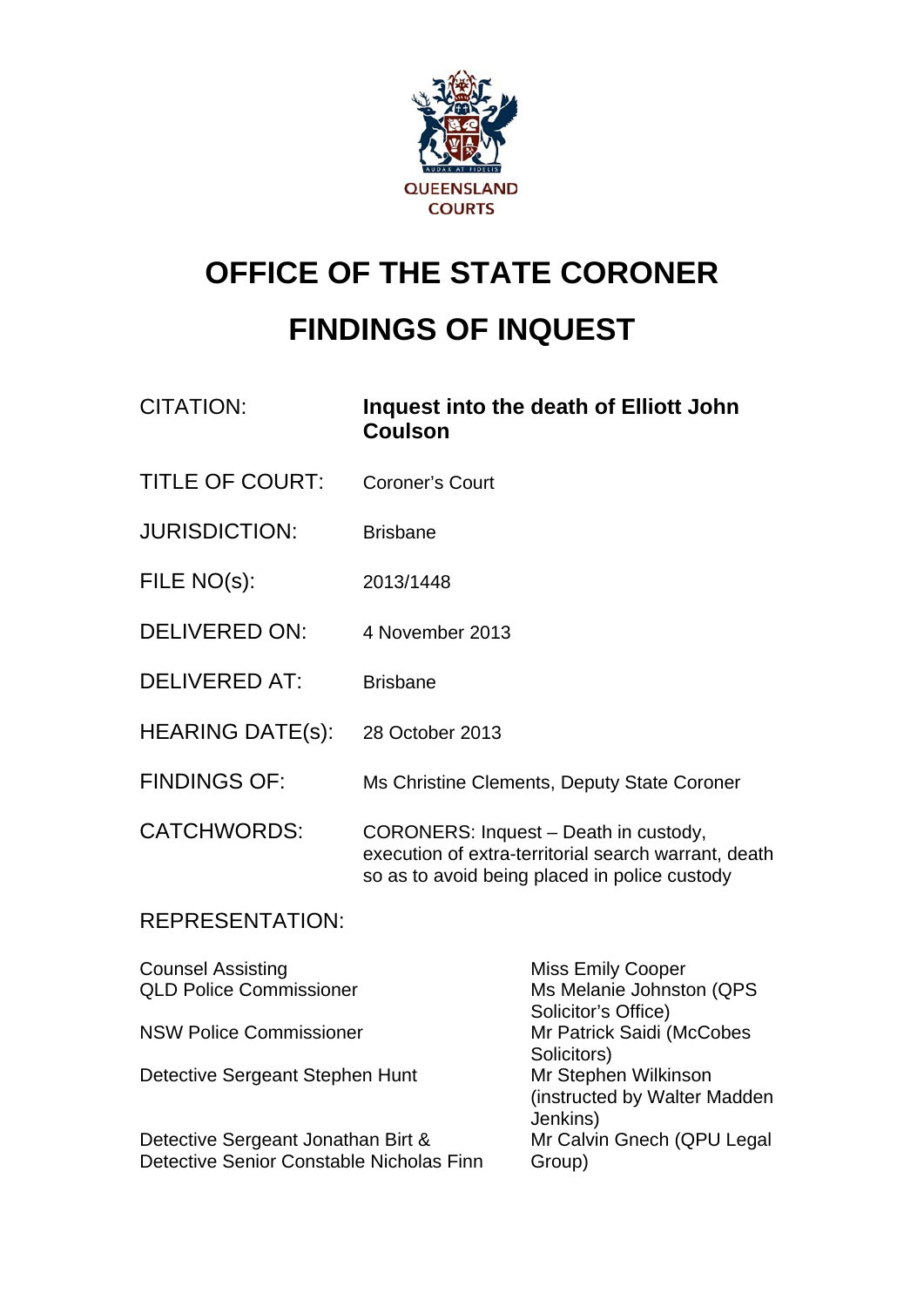## *Introduction*

Elliott John Coulson was born on 15 March 1981. He died on 24 April 2013 at the Marriott Hotel, at Surfers Paradise in Queensland. Mr Coulson was a seaman in the Royal Australian Navy. He was 32 years of age at the time of his death.

Mr Coulson died due to multiple injuries caused by a fall from the  $26<sup>th</sup>$  floor balcony of his room at the Marriott. This fall occurred in a short period of time immediately following the entry to his hotel suite by members of the Queensland and New South Wales police. They were there to execute a search warrant issued in accordance with the *Police Powers and Responsibilities Act 2000*[1](#page-1-0) .

Mr Coulson's death was reported to the State Coroner as a death in custody. Section 10 of the Coroners Act defines a death in custody as –

A person's death is a 'death in custody' if, when the person died, the person was –

- (a) in custody; or
- (b) escaping, or trying to escape, from custody; or
- (c) trying to avoid being put into custody.

'Custody' is defined to mean – detention, whether or not by a police officer, under –

- (a) an arrest; or
- (b) the authority of a court order.

### *Background*

At the time of his death, Mr Coulson was posted to *HMAS Darwin*, which was in dry dock at Garden Island Naval Base in Sydney. His parents, sister and other family members resided in Queensland.

At about 1:45pm on 22 April 2013, New South Wales police had discovered the body of a young woman at a unit in Mossman, Sydney. She was identified as Kate Malonyay, aged 32. Due to partial decomposition of her body, it was apparent Ms Malonyay had been dead for two or more days. She had sustained traumatic injuries and her death was investigated by New South Wales police as an unlawful homicide.

The information leading New South Wales police to the discovery of her body had been provided by two of Ms Malonyay's friends who were also work colleagues. They knew Ms Malonyay had been in a relationship with Elliott Coulson. They had met Mr Coulson in social situations with Ms Malonyay in December 2012 and had been alarmed and concerned with Mr Coulson's aggressive and controlling behaviour. By January Ms Malonyay confided she had broken up with Mr Coulson.

<span id="page-1-0"></span> 1 Queensland 2000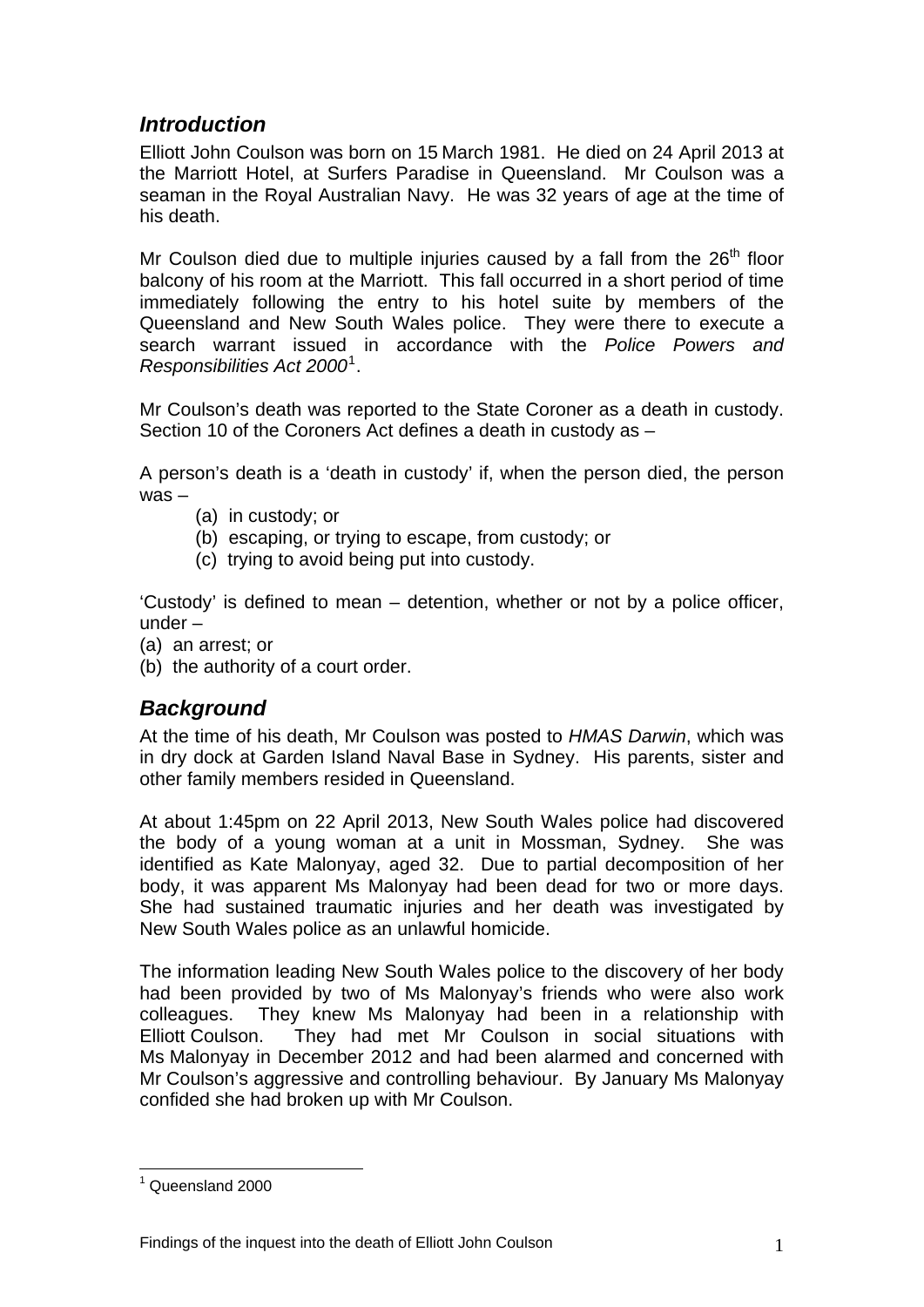Ms Malonyay was last seen by her friends at work on 17 April 2013. By this time Ms Malonyay had been in direct contact with Mr Coulson's family and discovered that many things she had been told by Mr Coulson were false.

By 19 April Ms Malonyay's friends were concerned that she was absent from work. When she was still absent from work on Monday 22 April the matter was reported to police.

After Ms Malonyay's body had been discovered her friends were still receiving texts allegedly sent by Ms Malonyay from her phone. Police commenced their investigation.

They identified Mr Coulson as a person of interest. Enquiries with the Royal Australian Navy confirmed Mr Coulson had failed to return to work following leave on 20 April 2013. The Royal Australian Navy indicated his supervising officer contacted Mr Coulson on 22 April. Mr Coulson advised he was in Queensland awaiting medical tests about a family member and would return to base on 23 April 2013.

New South Wales police then further investigated Ms Malonyay's mobile telephone service as well as the mobile telephone service belonging to Mr Coulson.

They established Mr Coulson had travelled from Sydney at 3:10pm on Friday 19 April and arrived in Coolangatta, Queensland later that afternoon.

Further investigation of the whereabouts of the mobile phones confirmed Mr Coulson was at the Main Beach area of the Gold Coast. They discovered Mr Coulson was staying at the Marriott Hotel at Ferny Avenue, Surfers Paradise by the 22 April. He had initially stayed with his parents over the weekend before moving into room 2607 at the Marriott Hotel.

New South Wales police liaised with Queensland police and made arrangements to travel to the Gold Coast. Their purpose was to obtain a search warrant to secure the mobile phones as evidence in relation to the death of Ms Malonyay.

Detective Sergeant Stephen Hunt and Detective Senior Constable Kelsey Priestly travelled to Queensland. After liaising with Queensland police, a Queensland police officer, Detective Senior Constable Nicholas Finn, applied for a search warrant under *Police Powers and Responsibilities Act 2000*. The application sought to enter the Marriott Hotel room occupied by Mr Coulson and confiscate two designated mobile telephones and a credit card in the name of Kate Malonyay.

Magistrate Johnstone granted the search warrant at 10:35am on 24 April 2013. The warrant included the power to enter, search and seize the designated items. The warrant also included 'If the police officer reasonably suspects a person on the relevant place has been involved in the commission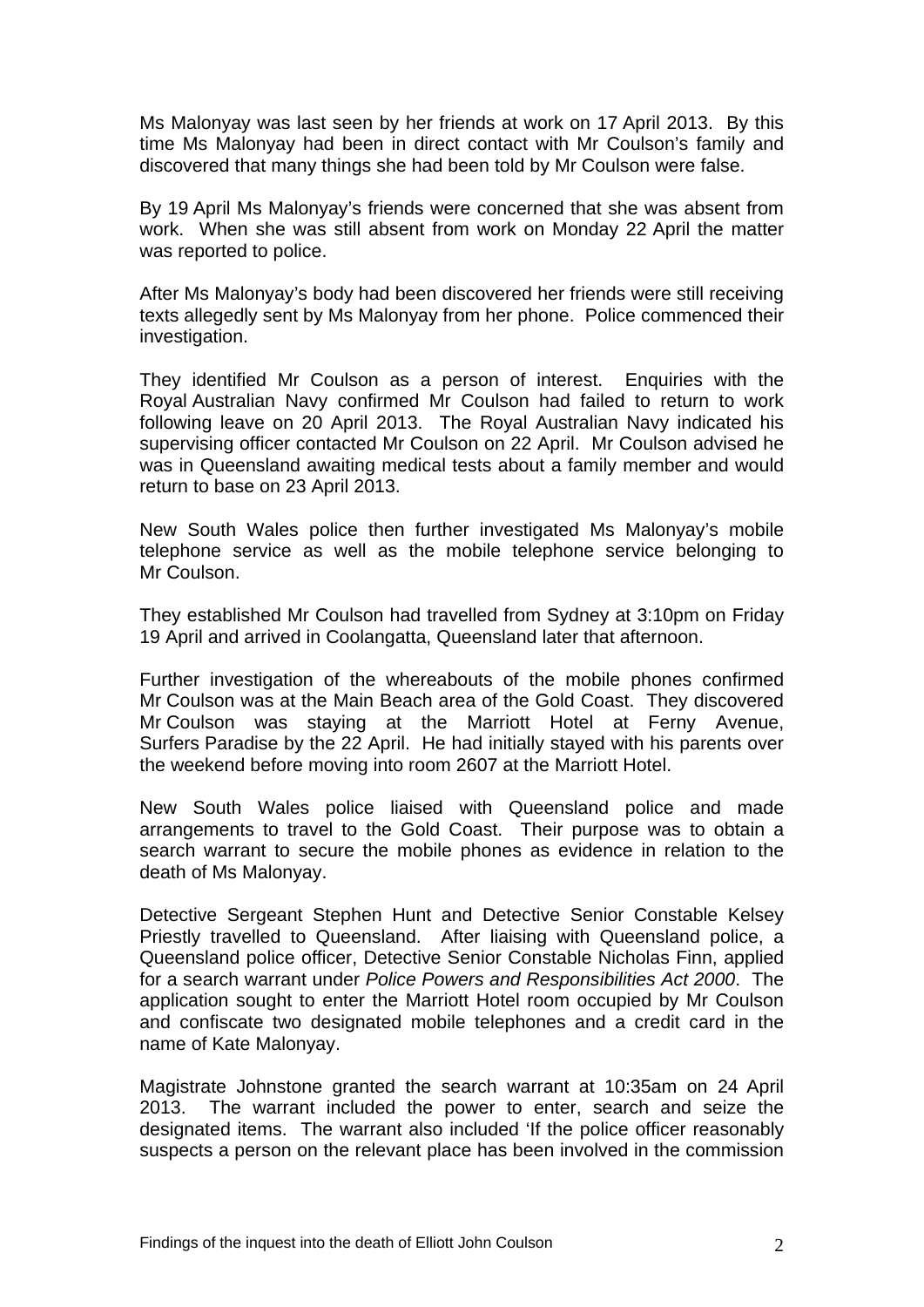of an offence, power to detain the person for the time taken to search the  $place.'^2$  $place.'^2$ 

The search warrant related to an offence stated as – 'That on a date unknown between the 16 April 2013 and the 23 April 2013 at Mossman in the State of New South Wales one Elliott John Coulson murdered one Kate Malonyay.'

#### *Execution of the warrant*

The New South Wales and Queensland police officers assembled at the Marriott Hotel. A briefing was conducted and a plan developed to take Mr Coulson into custody. Marriott Hotel staff assisted police in providing a 4<sup>th</sup> floor room with identical floor plan to facilitate police planning. Room 408 was different from room 2607 in one detail. The room on the  $4<sup>th</sup>$  floor had a large terrace balcony whereas the room on the 26<sup>th</sup> level had three separate balconies from the suite.

There were two separate entries to the suite of rooms called 'Room 2607'. The main entry was a double door and the second entry was a service entry into a small kitchen area. The plan involved two teams of police officers approaching the separate entrances. Each team was accompanied by a hotel employee who would simultaneously use electronic swipe cards to open the doors to the suite.

Detective Sergeant Stephen Hunt from New South Wales as well as Detective Senior Constable Nicholas Finn and Detective Sergeant Jonathan Birt from the Queensland Police Service gave evidence at the inquest.

Detective Sergeant Hunt confirmed it was the intention to apprehend Mr Coulson if he was discovered in the suite.

The plan that had been prepared by the joint police officers' team was led by Detective Sergeant Groenhuijzen of the Queensland Police Service. Some police were armed and the plan was to enter through the main entrance and search the lounge and bedroom as quickly as possible. The second group was to enter through the service door into the kitchen and through to the dining room. A third group of officers remained downstairs at the lobby to guard against the possibility Mr Coulson may have left the suite whilst the police were travelling upstairs via the lift.

It was acknowledged there were different views as to whether or not police would announce themselves as police upon entry or enter the rooms in the guise of room service. It was also acknowledged that police were conscious they had to move swiftly and search for the mobile phones and Mr Coulson, particularly as the suite was on the  $26<sup>th</sup>$  level with balconies. There was the possibility of loss of evidence and the risk associated with the elevation.

 2 Exhibit C2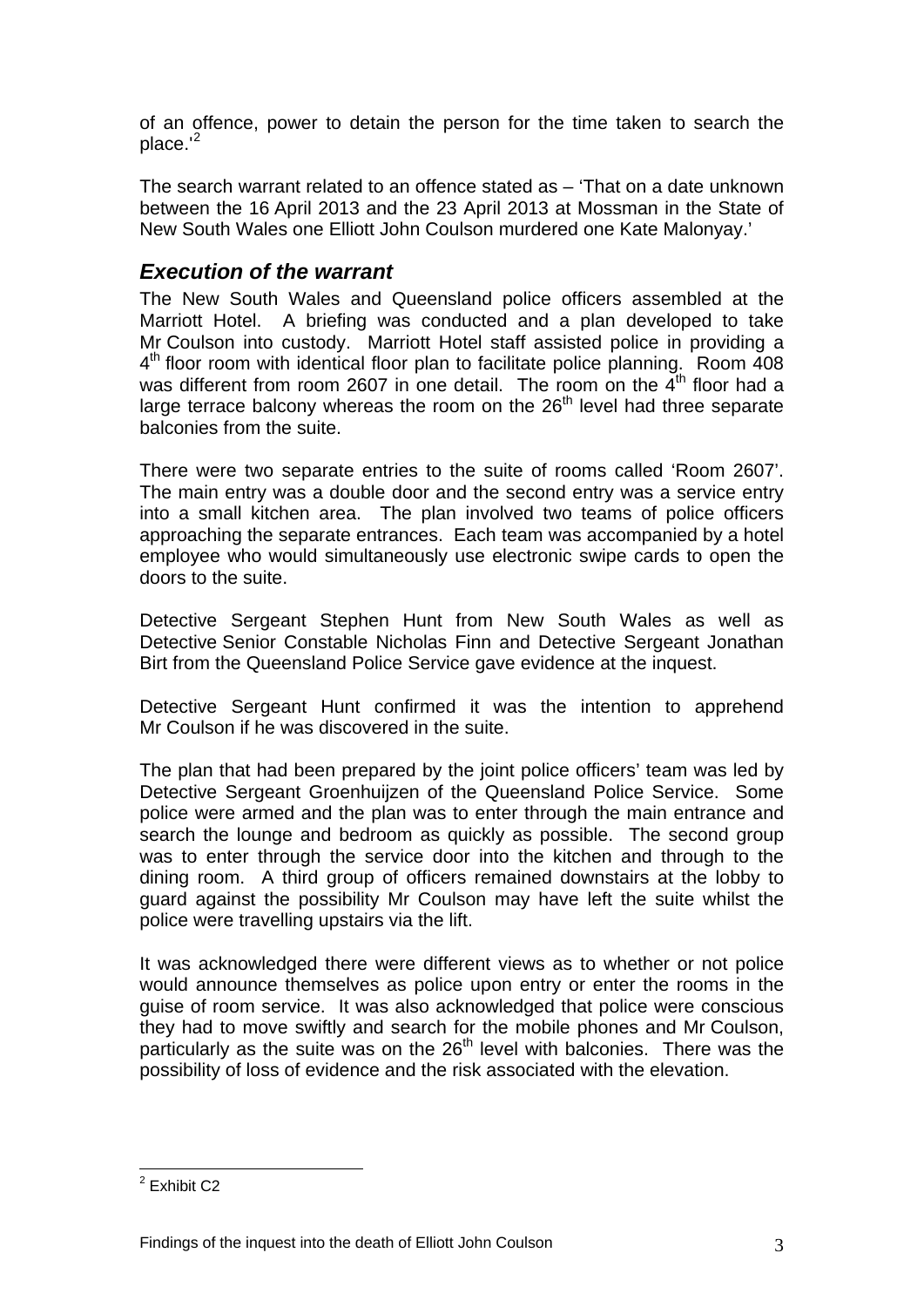Detective Sergeant Hunt could not recall any previous discussion or consideration of the possibility that safety chains might be in place when police attempted to gain entry to the rooms. It was an oversight.

Mr Coulson did not have a criminal history in New South Wales and only a very minor history in Queensland. Nor did police have any information indicating a mental health problem.

Detective Sergeant Hunt confirmed he was in the group that approached the service door. When the hotel employee activated the swipe card it became apparent both entries had been secured by application of the security bar from the inside. Detective Sergeant Hunt said the door opened a couple of inches only. He confirmed the Queensland Detective Sergeant Birt kicked the door a number of times to gain entry and Officer Birt proceeded into the suite ahead of Detective Sergeant Hunt. They went through the kitchen area into the dining area and then the main living area. He was two or three steps behind Detective Sergeant Birt. He realised they were the only team in the unit and the other team had not gained entry through the main doors.

Detective Sergeant Hunt said he called out 'Police' once as they entered.

He said events happened very quickly and Detective Sergeant Birt said 'He's on the balcony.' He said Officer Birt moved toward the balcony quickly and pulled the door open. Detective Sergeant Hunt's view was blocked partially by Detective Sergeant Birt ahead of him, but he recalls partially seeing Mr Coulson facing towards them on the other side of the balcony.

He said he had not seen him before this observation. He could only see the left hand side of Mr Coulson. He appeared to have his feet on something like a ledge and he was holding onto the balcony. He could see Mr Coulson's left hand only.

He said as he was still moving forwards he saw Mr Coulson 'push with his left hand' and then just float and fall away. Mr Coulson did not say a word.

In Detective Sergeant Hunt's observation he considered Mr Coulson's movement of his hands pushing away from the balcony was deliberate.

He did not see Detective Sergeant Birt's hand or arm come into contact with Mr Coulson's arm.

He confirmed he looked over the balcony and saw Mr Coulson strike a wall and then fall through a lower roof area. He did not see his resting place.

Detective Sergeant Hunt recalls he was on the balcony by this time with Detective Sergeant Birt who told him he had tried to grab Mr Coulson.

There was a brief reactionary conversation between the officers in response to what they had just seen occur.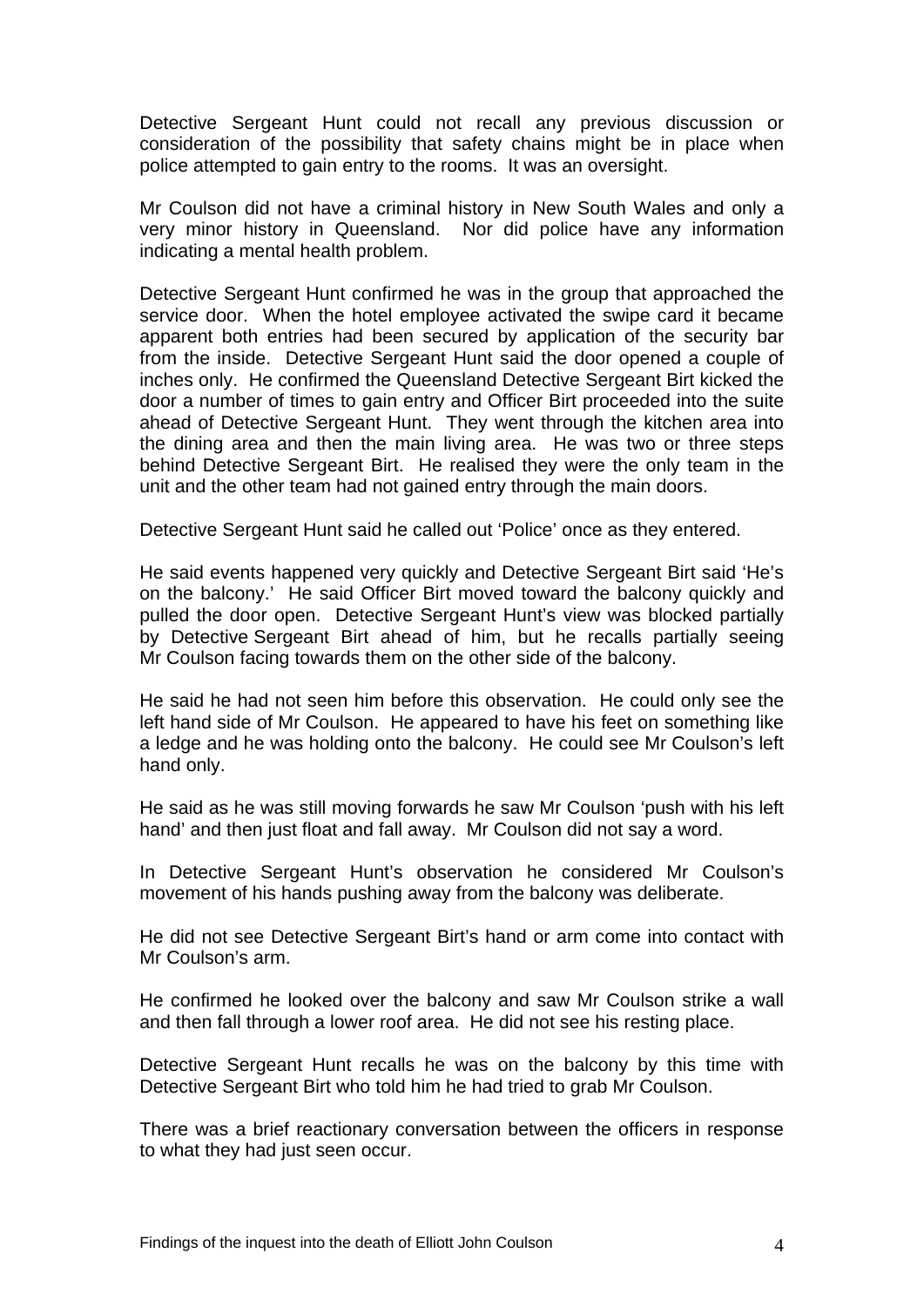They immediately returned to the unit area. The other team had still not entered the premises. They observed two mobile phones and a number of bottles of wine and beer. Phone calls were immediately made for emergency services and to report what had occurred to senior officers. The team of officers Hunt, Birt and Kelsey immediately left the unit.

Detective Sergeant Hunt confirmed he was directed by senior Queensland police to separate from each other and not to discuss what had occurred.

All officers involved in the operation were breath tested and submitted urine samples which were all clear.

Detective Senior Constable Nicholas Finn of the Queensland Police Service was in the team which approached the main entry of the double doors. Detective Senior Constable Finn confirmed he recorded the entry into the room via a digital voice recorder which was activated immediately prior to the attempt to enter the suite. That record was played to the inquest. Significantly, it reveals the events that occurred upon the police attempting to enter the room, culminating in Mr Coulson's fall from the balcony, occurred in under two minutes. He confirmed that when the access card was applied to the main entry, Detective Sergeant Groenhuijzen called out 'room service' before it was attempted. When the security bar barred entry, the attempts to enter by physical force were unsuccessful. Within a very short time he heard from the other team members within the unit the words 'He's gone.' The recording of the execution of the warrant on the digital recorder was played to the court. The recording from the point of entry was one minute, 53 seconds in duration.

When officers regrouped at the ground level they discovered one of the Queensland police officers holding Mr Coulson's head out of the water. He had landed in a shallow water feature in the hotel pool area. It was immediately apparent he was deceased.

Officer Finn confirmed he was also directed not to discuss the circumstances.

Detective Sergeant Jonathan Birt of the Queensland Police Service Homicide Investigation Unit gave evidence. He confirmed he was the officer who successfully gained entry via the service door by kicking it and breaking the security bar.

He also confirmed there had been no consideration of the engagement of the security chain because the police had involved hotel staff in their planning. This possibility had not been raised.

Detective Sergeant Birt confirmed he was mindful that they were entering rooms on the  $26<sup>th</sup>$  level and it was always the intention to quickly secure Mr Coulson bearing this in mind. There was no specific concern in advance that Mr Coulson might commit suicide. It was quite possible, however, that he could attempt to avoid apprehension as he was under suspicion of murder.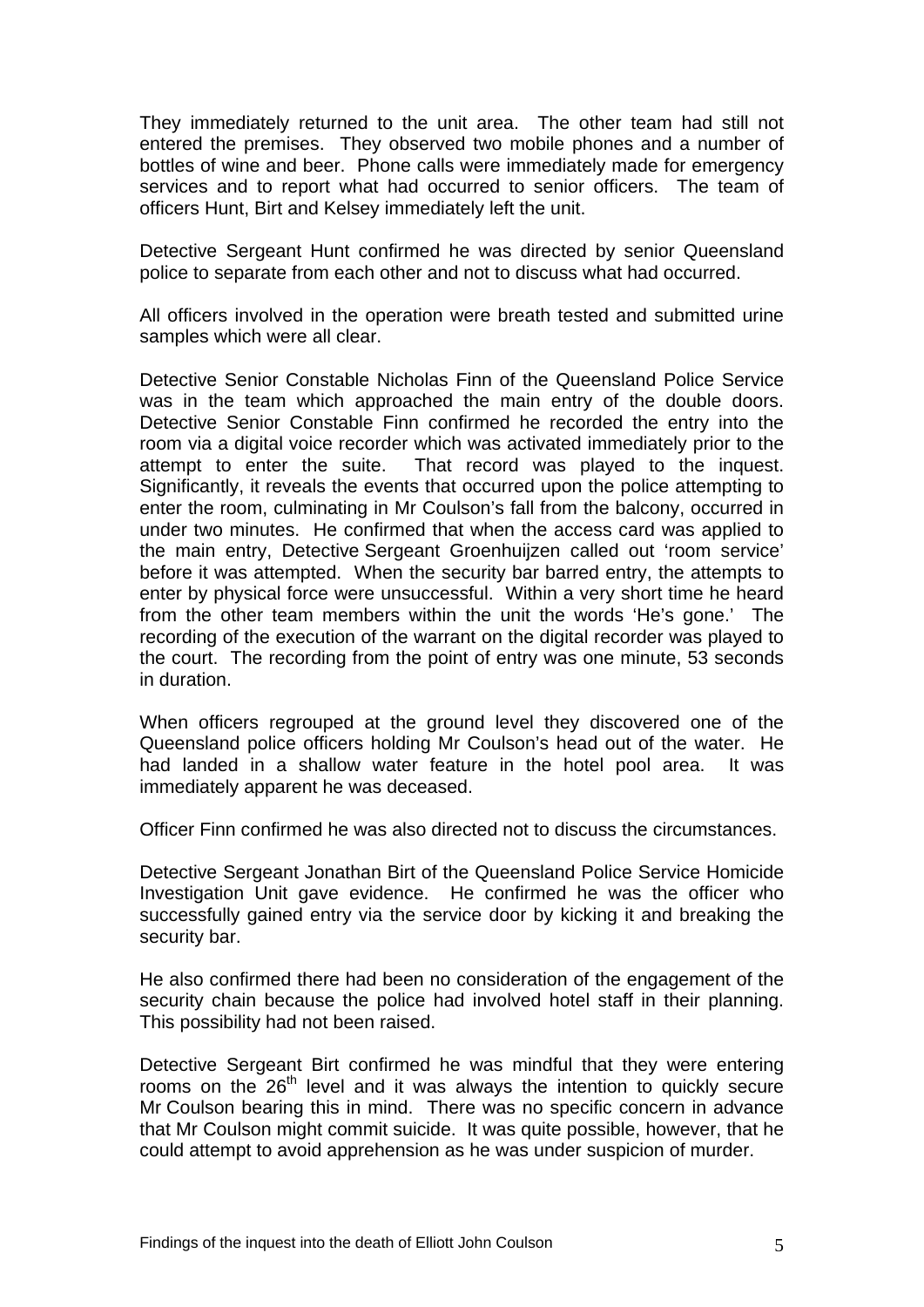On entry Detective Sergeant Birt stated he said 'Police' in a loud voice. He moved rapidly through the kitchenette and dining room. He was a little confused afterwards given the stress of the situation. He said it was on entering the main area that he realised they were the only team inside the unit. Mr Coulson was not in the bedroom and it was when he entered the main room that he suddenly saw Mr Coulson, already on the balcony looking back at him. He said Mr Coulson had a deadpan look and showed no emotion as he locked eyes with him. He immediately had a bad feeling that he was going to jump. The balcony door was closed between them.

He said he lunged to the door and opened it quickly. By the time he did so, Mr Coulson had scaled the balcony glass perimeter rail and turned back to face the officer. He said Mr Coulson's feet were on the edge of the balcony ledge and he was facing the officer. Detective Sergeant Birt immediately moved with his right hand to grab Mr Coulson's right forearm. As he did so, he said Mr Coulson 'just let go'. Detective Sergeant Birt made physical contact with his right hand on Mr Coulson's right forearm but Mr Coulson slipped through his grasp and fell away, looking back at Detective Sergeant Birt. He said nothing.

The officer looked for a short period and then looked away. He looked again and saw Mr Coulson crashing through a roof.

Detective Sergeant Birt stated Mr Coulson seemed to be very much in control of himself. He was standing there and then just let go and fell away.

Detective Sergeant Birt was unsurprisingly shocked and there was some vocalisation of the distress and shock between the officers at what they had just witnessed.

They immediately did a quick clearance of the room to ensure there were no other people present before leaving and informing the other team of what had occurred.

He did not discuss the matter further with any other officer.

In retrospect he considered the briefing and preparation was thoroughly performed. The only unexpected hitch was in the initial short delay before entry to the unit due to the internal security bars being in place.

Detective Sergeant Birt was quite clear that Mr Coulson's action was a very deliberate move away from the balcony.

#### *Investigation and review*

The investigation of the death of Elliott Coulson and the circumstances leading to this were thoroughly, competently and promptly performed. The protocols established to investigate deaths in custody in accordance with the Coroners Act, and Queensland Police Operational Procedures Manual were complied with.